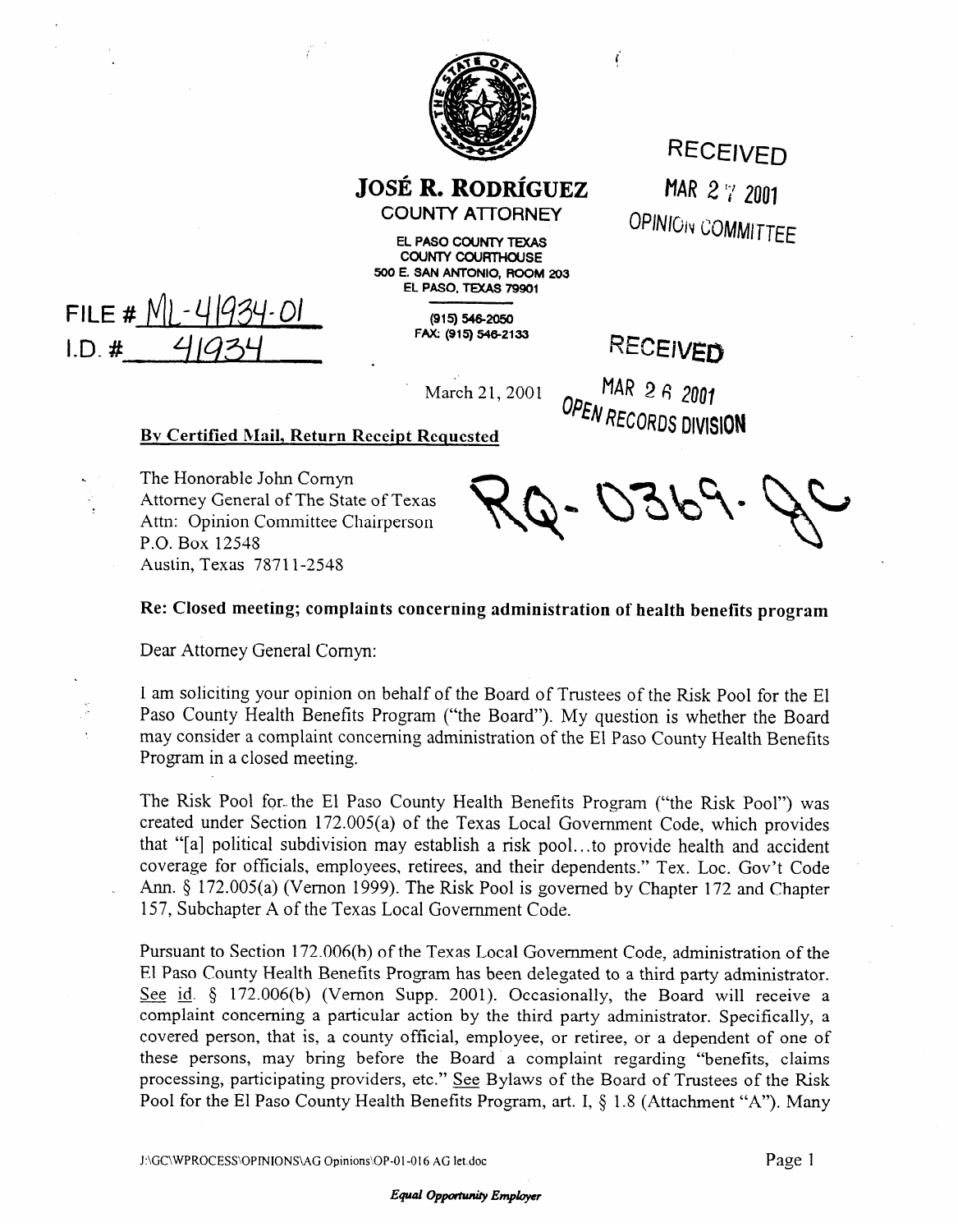such complaints relate to the third party administrator's denial of a medical claim. In reviewing the handling of such claims, the Board may consider information presented orally by the complainant, including details of medical history, diagnosis, and treatment. The Board may also consider medical records and other documentation provided by the complainant.

 $\frac{1}{2}$ 

Section 551.074 of the Texas Government Code provides that a governmental body is not required to conduct an open meeting "to deliberate the appointment, employment, evaluation, reassignment, duties, discipline, or dismissal of a public officer or employee." Tex. Gov't Code Ann. § 551.074(a)(1) (Vernon 1994) ("Section 551.074"). Although neither the courts nor the Attorney General have addressed whether deliberation of a complaint concerning administration of a county health benefits program is permitted in a closed meeting under Section 551.074, closed-meeting deliberation of analogous matters has been addressed.

Both the courts and the Attorney General have concluded that closed-meeting deliberation of aspects of the compensation of individual public employees is generally permitted under of aspects of the compensation of individual public employees is generally permitted under Section 551.074. <u>See, e.g., James v. Hitchcock Indep. Sen. Dist.</u>, 742 S.W.2d 701 (Tex. App.—Houston [1st Dist.] 1987, writ denied) (unilateral reduction in hours and compensation may be considered in closed meeting unless employee requests open meeting); Op. Tex. Att'y Gen. No. JM-1191 (1990) ("wages, hours, or conditions of work" may be considered in closed meeting unless employee objects); Op. Tex. Att'y Gen. No. JM-1112 (1989) ("wages, hours, or conditions of work" may be considered in closed meeting); Op. Tex. Att'y Gen. No. H-496 (1975) ("the raising, lowering, or establishing of the salary of an individual employee" may be considered in closed meeting). Because the El Paso County Health Benefits Program is at least partly funded by the county for all beneficiaries, see Notice from Board of Trustees of the Risk Pool for the El Paso County Health Benefits Program, 2 (Attachment "B"), it is likewise an aspect of the compensation of public employees and thus should be found to fall within the range of matters that may of public employees and thus should be found to fall within the range of matters that  $\frac{1}{2}$ be deliberated in a closed meeting under Section 55 1.074.

Further, with respect to complaints concerning the administration of health benefits of retirees and dependents of covered persons, it has been held that, as long as "personnel issues" are involved, Section 551.074 does not restrict closed meetings "only to actions affecting a current employee." Hispanic Educ. Comm. v. Houston Indep. Sch. Dist., 886 F. affecting a current employee. <u>Eleganical community community</u>  $S_{\text{infinite}}$  is the considered in a closed meeting) be considered in a closed meeting).

In articulating the rationale behind Section 551.074, the Amarillo Court of Appeals has explained that "because matters involving particular employees often implicate private, confidential, or embarrassing issues," the government has "an interest in avoiding the needless public disclosure of such matters." Gardner v. Herring, 21 S.W.3d 767, 777 (Tex. App.—Amarillo 2000, no pet.). Thus, although " [d] iscussion about policy and its application to employees in general or a class of unnamed employees" must occur in an open meeting, discussion of matters relevant only to a particular employee is permitted to occur behind closed doors to avoid "embarrassment being foisted upon particular

 $\frac{\sqrt{2}}{2}$ 

,